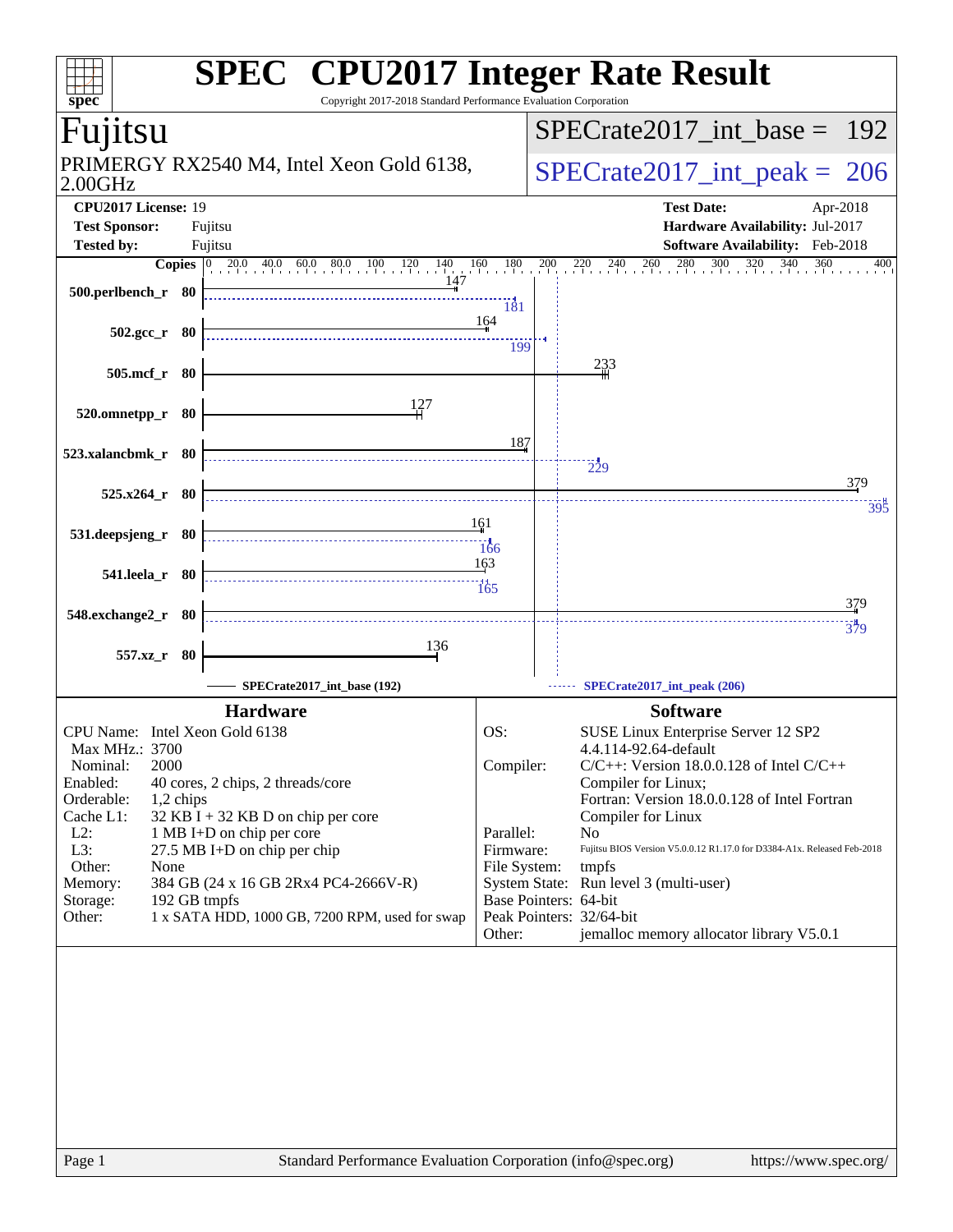Copyright 2017-2018 Standard Performance Evaluation Corporation

### Fujitsu

**[spec](http://www.spec.org/)**

#### 2.00GHz PRIMERGY RX2540 M4, Intel Xeon Gold 6138,  $\vert$  [SPECrate2017\\_int\\_peak =](http://www.spec.org/auto/cpu2017/Docs/result-fields.html#SPECrate2017intpeak) 206

[SPECrate2017\\_int\\_base =](http://www.spec.org/auto/cpu2017/Docs/result-fields.html#SPECrate2017intbase) 192

**[CPU2017 License:](http://www.spec.org/auto/cpu2017/Docs/result-fields.html#CPU2017License)** 19 **[Test Date:](http://www.spec.org/auto/cpu2017/Docs/result-fields.html#TestDate)** Apr-2018 **[Test Sponsor:](http://www.spec.org/auto/cpu2017/Docs/result-fields.html#TestSponsor)** Fujitsu **[Hardware Availability:](http://www.spec.org/auto/cpu2017/Docs/result-fields.html#HardwareAvailability)** Jul-2017

**[Tested by:](http://www.spec.org/auto/cpu2017/Docs/result-fields.html#Testedby)** Fujitsu **[Software Availability:](http://www.spec.org/auto/cpu2017/Docs/result-fields.html#SoftwareAvailability)** Feb-2018

#### **[Results Table](http://www.spec.org/auto/cpu2017/Docs/result-fields.html#ResultsTable)**

| <b>Base</b>                      |               |                |              |                | <b>Peak</b> |                |       |               |                |              |                |              |                |              |
|----------------------------------|---------------|----------------|--------------|----------------|-------------|----------------|-------|---------------|----------------|--------------|----------------|--------------|----------------|--------------|
| <b>Benchmark</b>                 | <b>Copies</b> | <b>Seconds</b> | <b>Ratio</b> | <b>Seconds</b> | Ratio       | <b>Seconds</b> | Ratio | <b>Copies</b> | <b>Seconds</b> | <b>Ratio</b> | <b>Seconds</b> | <b>Ratio</b> | <b>Seconds</b> | <b>Ratio</b> |
| 500.perlbench_r                  | 80            | 873            | 146          | 868            | 147         | 864            | 147   | 80            | 704            | 181          | 706            | 181          | 706            | 180          |
| $502.\text{sec}$                 | 80            | 686            | 165          | 689            | 164         | 691            | 164   | 80            | 572            | 198          | 570            | 199          | 570            | 199          |
| $505$ .mcf r                     | 80            | 551            | 235          | 558            | 232         | 555            | 233   | 80            | 551            | 235          | 558            | 232          | 555            | 233          |
| 520.omnetpp_r                    | 80            | 829            | 127          | 827            | 127         | 848            | 124   | 80            | 829            | 127          | 827            | 127          | 848            | 124          |
| 523.xalancbmk r                  | 80            | 450            | 188          | 451            | 187         | 454            | 186   | 80            | 368            | 230          | 368            | 229          | 369            | 229          |
| 525.x264 r                       | 80            | 369            | 380          | 369            | 379         | 369            | 379   | 80            | 355            | 394          | <u>355</u>     | <u>395</u>   | 354            | 396          |
| 531.deepsjeng_r                  | 80            | 564            | 162          | 568            | 161         | 568            | 161   | 80            | 550            | 167          | 551            | 166          | 552            | 166          |
| 541.leela r                      | 80            | 811            | 163          | 811            | 163         | 811            | 163   | 80            | 817            | 162          | 802            | 165          | 803            | 165          |
| 548.exchange2_r                  | 80            | 555            | 378          | 553            | 379         | 553            | 379   | 80            | 553            | 379          | 555            | 378          | 553            | 379          |
| 557.xz                           | 80            | 637            | 136          | 637            | 136         | 637            | 136   | 80            | 637            | 136          | 637            | 136          | 637            | <u>136</u>   |
| $SPECrate2017$ int base =<br>192 |               |                |              |                |             |                |       |               |                |              |                |              |                |              |
| $CDFCrot02017$ int nook –        |               |                | 20C          |                |             |                |       |               |                |              |                |              |                |              |

**[SPECrate2017\\_int\\_peak =](http://www.spec.org/auto/cpu2017/Docs/result-fields.html#SPECrate2017intpeak) 206**

Results appear in the [order in which they were run](http://www.spec.org/auto/cpu2017/Docs/result-fields.html#RunOrder). Bold underlined text [indicates a median measurement](http://www.spec.org/auto/cpu2017/Docs/result-fields.html#Median).

#### **[Submit Notes](http://www.spec.org/auto/cpu2017/Docs/result-fields.html#SubmitNotes)**

 The numactl mechanism was used to bind copies to processors. The config file option 'submit' was used to generate numactl commands to bind each copy to a specific processor. For details, please see the config file.

#### **[Operating System Notes](http://www.spec.org/auto/cpu2017/Docs/result-fields.html#OperatingSystemNotes)**

 Stack size set to unlimited using "ulimit -s unlimited" Set Kernel Boot Parameter: nohz\_full=1-79 Set CPU frequency governor to maximum performance with: cpupower -c all frequency-set -g performance Set tmpfs filesystem with: mkdir /home/memory mount -t tmpfs -o size=192g,rw tmpfs /home/memory Process tuning settings: echo 0 > /proc/sys/kernel/numa\_balancing cpu idle state set with: cpupower idle-set -d 1

#### **[General Notes](http://www.spec.org/auto/cpu2017/Docs/result-fields.html#GeneralNotes)**

Environment variables set by runcpu before the start of the run: LD\_LIBRARY\_PATH = "/home/memory/speccpu/lib/ia32:/home/memory/speccpu/lib/intel64" LD\_LIBRARY\_PATH = "\$LD\_LIBRARY\_PATH:/home/memory/speccpu/je5.0.1-32:/home/memory/speccpu/je5.0.1-64"

 Binaries compiled on a system with 1x Intel Core i7-4790 CPU + 32GB RAM memory using Redhat Enterprise Linux 7.4

**(Continued on next page)**

| Page 2 | Standard Performance Evaluation Corporation (info@spec.org) | https://www.spec.org/ |
|--------|-------------------------------------------------------------|-----------------------|
|--------|-------------------------------------------------------------|-----------------------|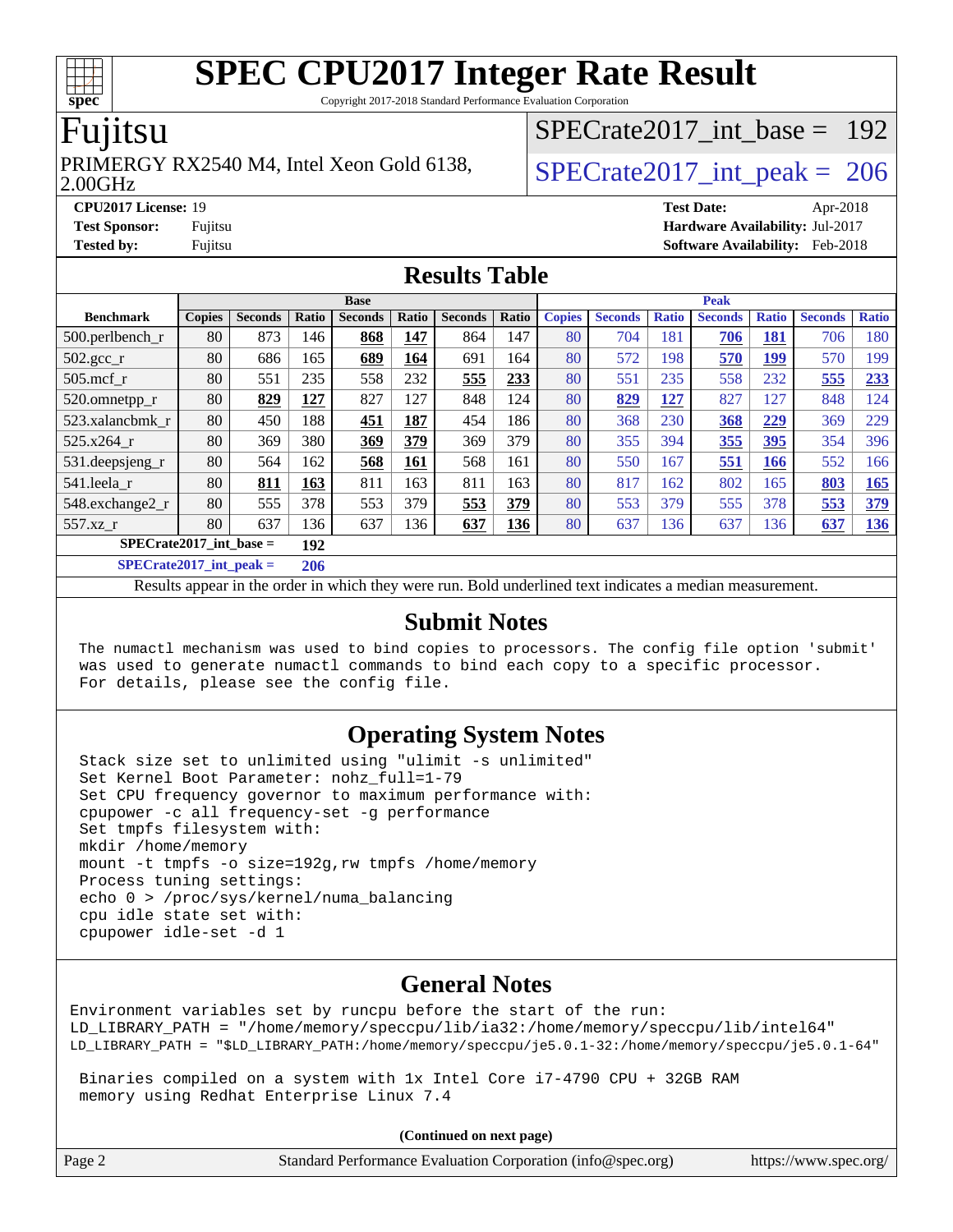Copyright 2017-2018 Standard Performance Evaluation Corporation

### Fujitsu

**[spec](http://www.spec.org/)**

2.00GHz PRIMERGY RX2540 M4, Intel Xeon Gold 6138,  $\vert$  [SPECrate2017\\_int\\_peak =](http://www.spec.org/auto/cpu2017/Docs/result-fields.html#SPECrate2017intpeak) 206

[SPECrate2017\\_int\\_base =](http://www.spec.org/auto/cpu2017/Docs/result-fields.html#SPECrate2017intbase) 192

**[CPU2017 License:](http://www.spec.org/auto/cpu2017/Docs/result-fields.html#CPU2017License)** 19 **[Test Date:](http://www.spec.org/auto/cpu2017/Docs/result-fields.html#TestDate)** Apr-2018 **[Test Sponsor:](http://www.spec.org/auto/cpu2017/Docs/result-fields.html#TestSponsor)** Fujitsu **[Hardware Availability:](http://www.spec.org/auto/cpu2017/Docs/result-fields.html#HardwareAvailability)** Jul-2017 **[Tested by:](http://www.spec.org/auto/cpu2017/Docs/result-fields.html#Testedby)** Fujitsu **[Software Availability:](http://www.spec.org/auto/cpu2017/Docs/result-fields.html#SoftwareAvailability)** Feb-2018

#### **[General Notes \(Continued\)](http://www.spec.org/auto/cpu2017/Docs/result-fields.html#GeneralNotes)**

 Transparent Huge Pages enabled by default Prior to runcpu invocation Filesystem page cache synced and cleared with: sync; echo 3 > /proc/sys/vm/drop\_caches runcpu command invoked through numactl i.e.: numactl --interleave=all runcpu <etc>

 jemalloc: configured and built at default for 32bit (i686) and 64bit (x86\_64) targets; jemalloc: built with the RedHat Enterprise 7.4, and the system compiler gcc 4.8.5; jemalloc: sources available via jemalloc.net

Yes: The test sponsor attests, as of date of publication, that CVE-2017-5754 (Meltdown) is mitigated in the system as tested and documented. Yes: The test sponsor attests, as of date of publication, that CVE-2017-5753 (Spectre variant 1) is mitigated in the system as tested and documented. Yes: The test sponsor attests, as of date of publication, that CVE-2017-5715 (Spectre variant 2) is mitigated in the system as tested and documented.

#### **[Platform Notes](http://www.spec.org/auto/cpu2017/Docs/result-fields.html#PlatformNotes)**

 BIOS configuration: DCU Streamer Prefetcher = Disabled Override OS Energy Performance = Enabled Energy Performance = Performance Package C State limit = C0 LLC Dead Line Alloc = Disabled Stale AtoS = Enabled Sub NUMA Clustering = Enabled IMC Interleaving = 1-way Fan Control = Full Sysinfo program /home/memory/speccpu/bin/sysinfo Rev: r5797 of 2017-06-14 96c45e4568ad54c135fd618bcc091c0f running on linux-RX2540M4 Tue Apr 17 09:52:25 2018 SUT (System Under Test) info as seen by some common utilities. For more information on this section, see <https://www.spec.org/cpu2017/Docs/config.html#sysinfo> From /proc/cpuinfo model name : Intel(R) Xeon(R) Gold 6138 CPU @ 2.00GHz 2 "physical id"s (chips) 80 "processors" cores, siblings (Caution: counting these is hw and system dependent. The following excerpts from /proc/cpuinfo might not be reliable. Use with caution.) cpu cores : 20 siblings : 40 **(Continued on next page)**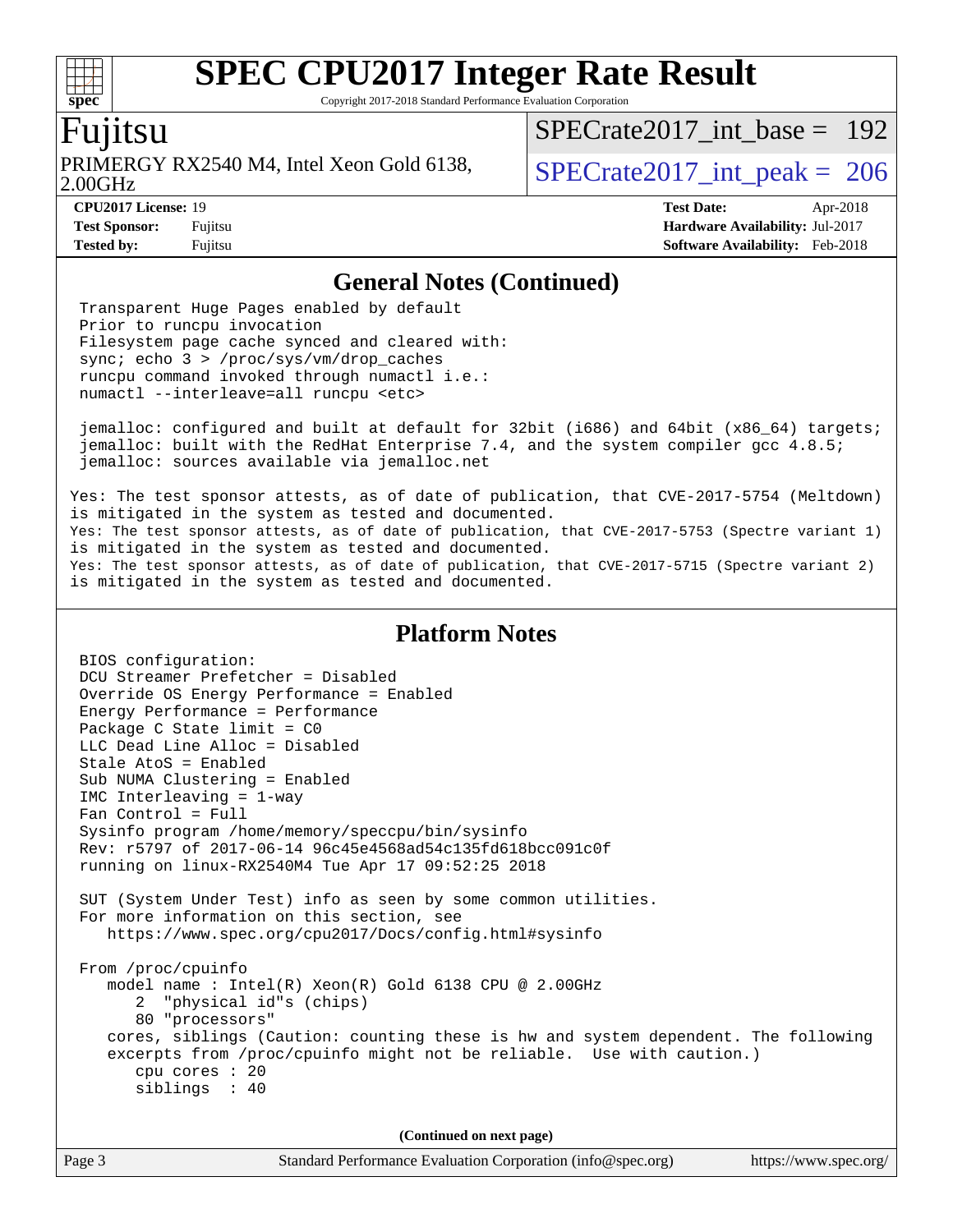Copyright 2017-2018 Standard Performance Evaluation Corporation

### Fujitsu

**[spec](http://www.spec.org/)**

2.00GHz PRIMERGY RX2540 M4, Intel Xeon Gold 6138,  $\vert$  [SPECrate2017\\_int\\_peak =](http://www.spec.org/auto/cpu2017/Docs/result-fields.html#SPECrate2017intpeak) 206

[SPECrate2017\\_int\\_base =](http://www.spec.org/auto/cpu2017/Docs/result-fields.html#SPECrate2017intbase) 192

**[Tested by:](http://www.spec.org/auto/cpu2017/Docs/result-fields.html#Testedby)** Fujitsu **Fugital Example 2018 [Software Availability:](http://www.spec.org/auto/cpu2017/Docs/result-fields.html#SoftwareAvailability)** Feb-2018

**[CPU2017 License:](http://www.spec.org/auto/cpu2017/Docs/result-fields.html#CPU2017License)** 19 **[Test Date:](http://www.spec.org/auto/cpu2017/Docs/result-fields.html#TestDate)** Apr-2018 **[Test Sponsor:](http://www.spec.org/auto/cpu2017/Docs/result-fields.html#TestSponsor)** Fujitsu **[Hardware Availability:](http://www.spec.org/auto/cpu2017/Docs/result-fields.html#HardwareAvailability)** Jul-2017

#### **[Platform Notes \(Continued\)](http://www.spec.org/auto/cpu2017/Docs/result-fields.html#PlatformNotes)**

 physical 0: cores 0 1 2 3 4 8 9 10 11 12 16 17 18 19 20 24 25 26 27 28 physical 1: cores 0 1 2 3 4 8 9 10 11 12 16 17 18 19 20 24 25 26 27 28

From lscpu:

| Architecture:          | x86 64                                                                               |
|------------------------|--------------------------------------------------------------------------------------|
| $CPU$ op-mode( $s$ ):  | $32$ -bit, $64$ -bit                                                                 |
| Byte Order:            | Little Endian                                                                        |
| CPU(s):                | 80                                                                                   |
| On-line $CPU(s)$ list: | $0 - 79$                                                                             |
| Thread(s) per core:    | 2                                                                                    |
| $Core(s)$ per socket:  | 20                                                                                   |
| Socket(s):             | $\overline{a}$                                                                       |
| NUMA $node(s):$        | $\overline{4}$                                                                       |
| Vendor ID:             | GenuineIntel                                                                         |
| CPU family:            | 6                                                                                    |
| Model:                 | 85                                                                                   |
| Model name:            | $Intel(R) Xeon(R) Gold 6138 CPU @ 2.00GHz$                                           |
| Stepping:              | $\overline{4}$                                                                       |
| CPU MHz:               | 3187.878                                                                             |
| CPU max MHz:           | 3700.0000                                                                            |
| CPU min MHz:           | 1000.0000                                                                            |
| BogoMIPS:              | 3990.61                                                                              |
| Virtualization:        | $VT - x$                                                                             |
| L1d cache:             | 32K                                                                                  |
| Lli cache:             | 32K                                                                                  |
| $L2$ cache:            | 1024K                                                                                |
| $L3$ cache:            | 28160K                                                                               |
| NUMA node0 CPU(s):     | $0-2, 5, 6, 10-12, 15, 16, 40-42, 45, 46, 50-52, 55, 56$                             |
| NUMA nodel $CPU(s):$   | 3, 4, 7-9, 13, 14, 17-19, 43, 44, 47-49, 53, 54, 57-59                               |
| NUMA node2 CPU(s):     | 20-22, 25, 26, 30-32, 35, 36, 60-62, 65, 66, 70-72, 75, 76                           |
| NUMA $node3$ $CPU(s):$ | 23, 24, 27-29, 33, 34, 37-39, 63, 64, 67-69, 73, 74, 77-79                           |
| Flaqs:                 | fpu vme de pse tsc msr pae mce cx8 apic sep mtrr pqe mca cmov                        |
|                        | pat pse36 clflush dts acpi mmx fxsr sse sse2 ss ht tm pbe syscall nx pdpe1gb rdtscp  |
|                        | Im constant_tsc art arch_perfmon pebs bts rep_good nopl xtopology nonstop_tsc        |
|                        | aperfmperf eagerfpu pni pclmulqdq dtes64 monitor ds_cpl vmx smx est tm2 ssse3 sdbg   |
|                        | fma cx16 xtpr pdcm pcid dca sse4 1 sse4 2 x2apic movbe popcnt tsc deadline timer aes |
|                        | xsave avx f16c rdrand lahf_lm abm 3dnowprefetch ida arat epb invpcid_single pln pts  |
|                        | dtherm hwp hwp_act_window hwp_epp hwp_pkg_req intel_pt rsb_ctxsw spec_ctrl retpoline |
|                        | kaiser tpr_shadow vnmi flexpriority ept vpid fsgsbase tsc_adjust bmil hle avx2 smep  |
|                        | bmi2 erms invpcid rtm cqm mpx avx512f avx512dq rdseed adx smap clflushopt clwb       |
|                        | avx512cd avx512bw avx512vl xsaveopt xsavec xgetbvl cqm_llc cqm_occup_llc             |
|                        |                                                                                      |

 /proc/cpuinfo cache data cache size : 28160 KB

 From numactl --hardware WARNING: a numactl 'node' might or might not correspond to a physical chip.

Page 4 Standard Performance Evaluation Corporation [\(info@spec.org\)](mailto:info@spec.org) <https://www.spec.org/> **(Continued on next page)**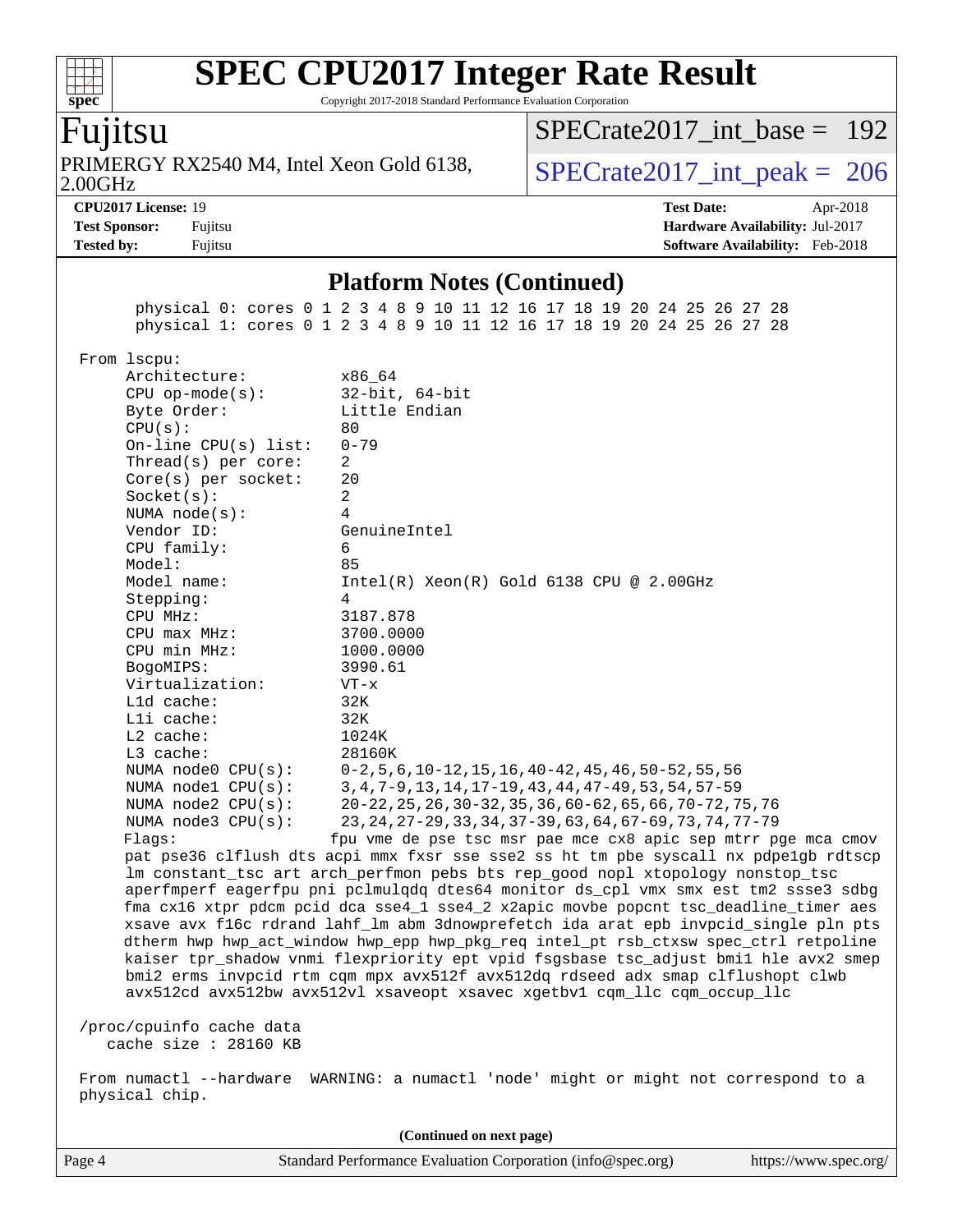Copyright 2017-2018 Standard Performance Evaluation Corporation

### Fujitsu

**[spec](http://www.spec.org/)**

 $+\ +$ 

2.00GHz PRIMERGY RX2540 M4, Intel Xeon Gold 6138,  $\vert$  [SPECrate2017\\_int\\_peak =](http://www.spec.org/auto/cpu2017/Docs/result-fields.html#SPECrate2017intpeak) 206

[SPECrate2017\\_int\\_base =](http://www.spec.org/auto/cpu2017/Docs/result-fields.html#SPECrate2017intbase) 192

**[CPU2017 License:](http://www.spec.org/auto/cpu2017/Docs/result-fields.html#CPU2017License)** 19 **[Test Date:](http://www.spec.org/auto/cpu2017/Docs/result-fields.html#TestDate)** Apr-2018 **[Test Sponsor:](http://www.spec.org/auto/cpu2017/Docs/result-fields.html#TestSponsor)** Fujitsu **[Hardware Availability:](http://www.spec.org/auto/cpu2017/Docs/result-fields.html#HardwareAvailability)** Jul-2017 **[Tested by:](http://www.spec.org/auto/cpu2017/Docs/result-fields.html#Testedby)** Fujitsu **[Software Availability:](http://www.spec.org/auto/cpu2017/Docs/result-fields.html#SoftwareAvailability)** Feb-2018

#### **[Platform Notes \(Continued\)](http://www.spec.org/auto/cpu2017/Docs/result-fields.html#PlatformNotes)**

 available: 4 nodes (0-3) node 0 cpus: 0 1 2 5 6 10 11 12 15 16 40 41 42 45 46 50 51 52 55 56 node 0 size: 94882 MB node 0 free: 94358 MB node 1 cpus: 3 4 7 8 9 13 14 17 18 19 43 44 47 48 49 53 54 57 58 59 node 1 size: 96760 MB node 1 free: 95369 MB node 2 cpus: 20 21 22 25 26 30 31 32 35 36 60 61 62 65 66 70 71 72 75 76 node 2 size: 96760 MB node 2 free: 96543 MB node 3 cpus: 23 24 27 28 29 33 34 37 38 39 63 64 67 68 69 73 74 77 78 79 node 3 size: 96623 MB node 3 free: 88625 MB node distances: node 0 1 2 3 0: 10 11 21 21 1: 11 10 21 21 2: 21 21 10 11 3: 21 21 11 10 From /proc/meminfo MemTotal: 394266892 kB HugePages\_Total: 0 Hugepagesize: 2048 kB /usr/bin/lsb\_release -d SUSE Linux Enterprise Server 12 SP2 From /etc/\*release\* /etc/\*version\* SuSE-release: SUSE Linux Enterprise Server 12 (x86\_64) VERSION = 12 PATCHLEVEL = 2 # This file is deprecated and will be removed in a future service pack or release. # Please check /etc/os-release for details about this release. os-release: NAME="SLES" VERSION="12-SP2" VERSION\_ID="12.2" PRETTY\_NAME="SUSE Linux Enterprise Server 12 SP2" ID="sles" ANSI\_COLOR="0;32" CPE\_NAME="cpe:/o:suse:sles:12:sp2" uname -a: Linux linux-RX2540M4 4.4.114-92.64-default #1 SMP Thu Feb 1 19:18:19 UTC 2018 (c6ce5db) x86\_64 x86\_64 x86\_64 GNU/Linux **(Continued on next page)**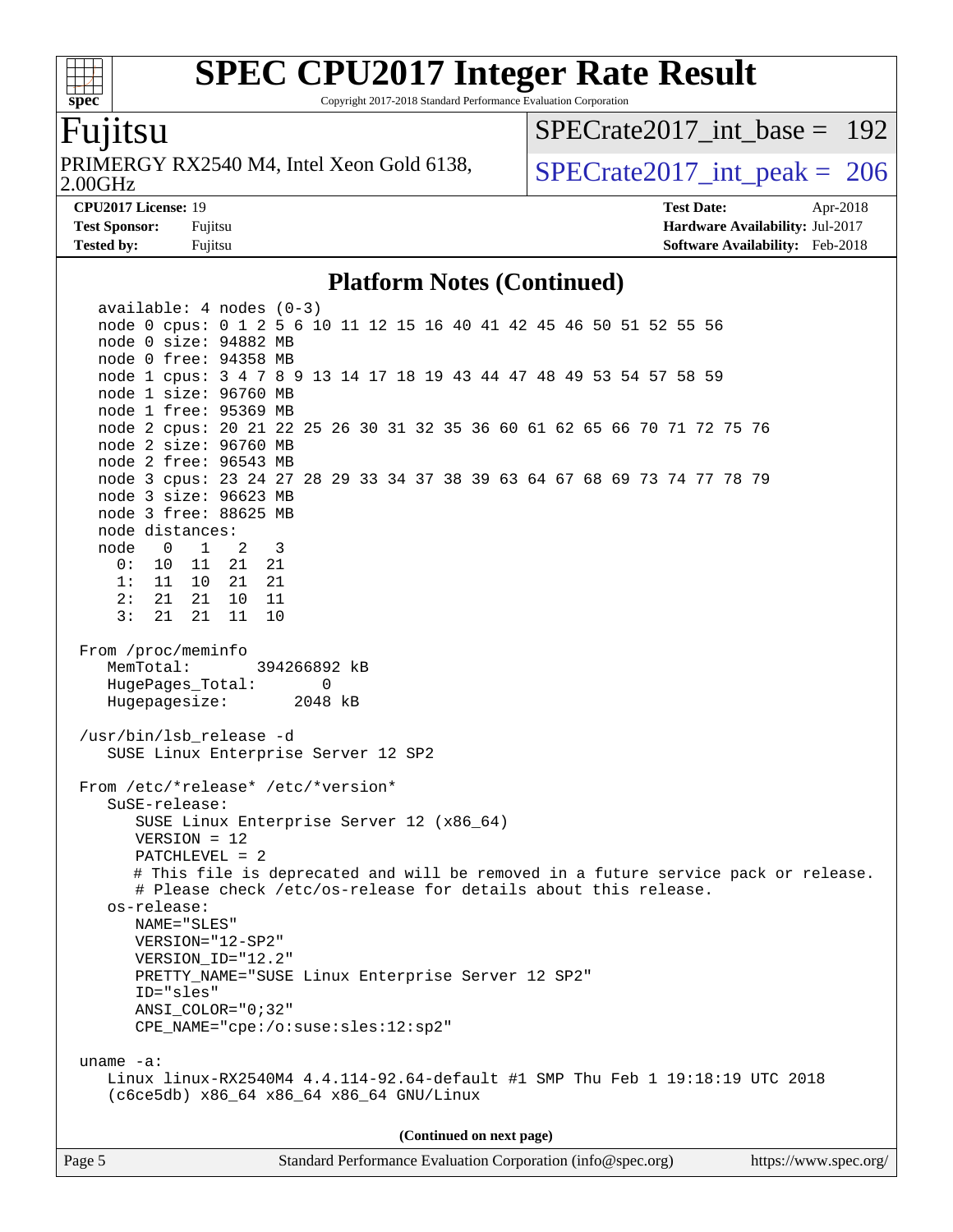Copyright 2017-2018 Standard Performance Evaluation Corporation

### Fujitsu

**[spec](http://www.spec.org/)**

PRIMERGY RX2540 M4, Intel Xeon Gold 6138,<br>2.00GHz

[SPECrate2017\\_int\\_base =](http://www.spec.org/auto/cpu2017/Docs/result-fields.html#SPECrate2017intbase) 192

 $SPECTate2017\_int\_peak = 206$ 

**[Tested by:](http://www.spec.org/auto/cpu2017/Docs/result-fields.html#Testedby)** Fujitsu **Fugital Example 2018 [Software Availability:](http://www.spec.org/auto/cpu2017/Docs/result-fields.html#SoftwareAvailability)** Feb-2018

**[CPU2017 License:](http://www.spec.org/auto/cpu2017/Docs/result-fields.html#CPU2017License)** 19 **[Test Date:](http://www.spec.org/auto/cpu2017/Docs/result-fields.html#TestDate)** Apr-2018 **[Test Sponsor:](http://www.spec.org/auto/cpu2017/Docs/result-fields.html#TestSponsor)** Fujitsu **[Hardware Availability:](http://www.spec.org/auto/cpu2017/Docs/result-fields.html#HardwareAvailability)** Jul-2017

#### **[Platform Notes \(Continued\)](http://www.spec.org/auto/cpu2017/Docs/result-fields.html#PlatformNotes)**

run-level 3 Apr 17 07:34

 SPEC is set to: /home/memory/speccpu Filesystem Type Size Used Avail Use% Mounted on tmpfs tmpfs 192G 8.9G 184G 5% /home/memory

 Additional information from dmidecode follows. WARNING: Use caution when you interpret this section. The 'dmidecode' program reads system data which is "intended to allow hardware to be accurately determined", but the intent may not be met, as there are frequent changes to hardware, firmware, and the "DMTF SMBIOS" standard. BIOS FUJITSU // American Megatrends Inc. V5.0.0.12 R1.17.0 for D3384-A1x 02/08/2018 Memory:

24x Samsung M393A2G40EB2-CTD 16 GB 2 rank 2666

(End of data from sysinfo program)

#### **[Compiler Version Notes](http://www.spec.org/auto/cpu2017/Docs/result-fields.html#CompilerVersionNotes)**

| 500.perlbench $r(base)$ 502.qcc $r(base)$ 505.mcf $r(base, peak)$<br>CC.<br>$525.x264$ r(base, peak) 557.xz r(base, peak) |  |  |  |  |  |  |
|---------------------------------------------------------------------------------------------------------------------------|--|--|--|--|--|--|
| icc (ICC) 18.0.0 20170811                                                                                                 |  |  |  |  |  |  |
| Copyright (C) 1985-2017 Intel Corporation. All rights reserved.                                                           |  |  |  |  |  |  |
|                                                                                                                           |  |  |  |  |  |  |
| 500.perlbench $r(\text{peak})$ 502.gcc $r(\text{peak})$<br>CC.                                                            |  |  |  |  |  |  |
| icc (ICC) 18.0.0 20170811                                                                                                 |  |  |  |  |  |  |
| Copyright (C) 1985-2017 Intel Corporation. All rights reserved.                                                           |  |  |  |  |  |  |
|                                                                                                                           |  |  |  |  |  |  |
|                                                                                                                           |  |  |  |  |  |  |
| CXXC 520.omnetpp $r(base)$ 523.xalancbmk $r(base)$ 531.deepsjeng $r(base)$<br>$541.$ leela $r(base)$                      |  |  |  |  |  |  |
| icpc (ICC) 18.0.0 20170811                                                                                                |  |  |  |  |  |  |
| Copyright (C) 1985-2017 Intel Corporation. All rights reserved.                                                           |  |  |  |  |  |  |
|                                                                                                                           |  |  |  |  |  |  |
| CXXC 520.omnetpp $r(\text{peak})$ 523.xalancbmk $r(\text{peak})$ 531.deepsjeng $r(\text{peak})$                           |  |  |  |  |  |  |
| $541.$ leela $r$ (peak)                                                                                                   |  |  |  |  |  |  |
|                                                                                                                           |  |  |  |  |  |  |
| (Continued on next page)                                                                                                  |  |  |  |  |  |  |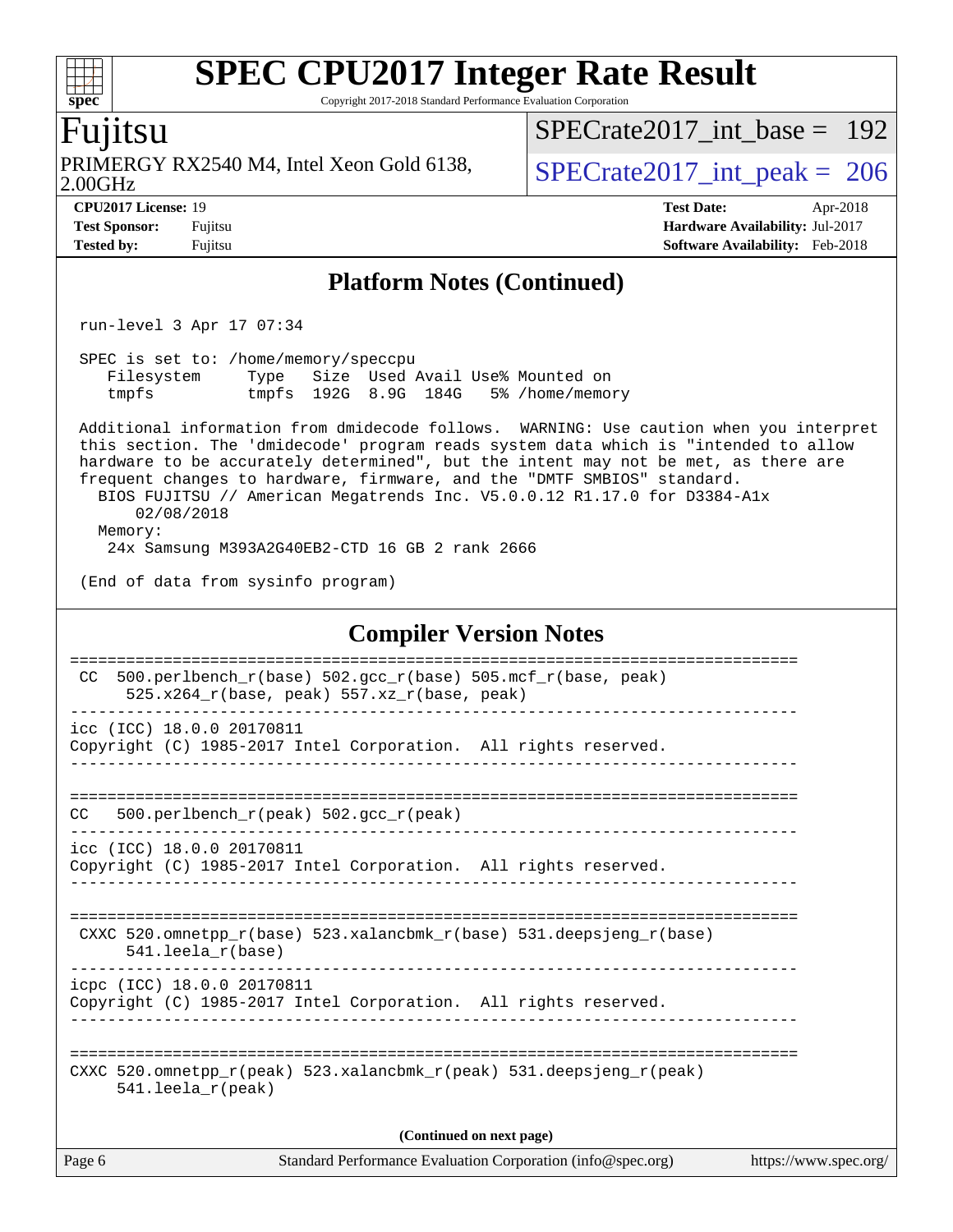Copyright 2017-2018 Standard Performance Evaluation Corporation

### Fujitsu

**[spec](http://www.spec.org/)**

 $\pm\pm$ 

2.00GHz PRIMERGY RX2540 M4, Intel Xeon Gold 6138,  $\vert$  [SPECrate2017\\_int\\_peak =](http://www.spec.org/auto/cpu2017/Docs/result-fields.html#SPECrate2017intpeak) 206

[SPECrate2017\\_int\\_base =](http://www.spec.org/auto/cpu2017/Docs/result-fields.html#SPECrate2017intbase) 192

**[CPU2017 License:](http://www.spec.org/auto/cpu2017/Docs/result-fields.html#CPU2017License)** 19 **[Test Date:](http://www.spec.org/auto/cpu2017/Docs/result-fields.html#TestDate)** Apr-2018 **[Test Sponsor:](http://www.spec.org/auto/cpu2017/Docs/result-fields.html#TestSponsor)** Fujitsu **[Hardware Availability:](http://www.spec.org/auto/cpu2017/Docs/result-fields.html#HardwareAvailability)** Jul-2017 **[Tested by:](http://www.spec.org/auto/cpu2017/Docs/result-fields.html#Testedby)** Fujitsu **Fugital Example 2018 [Software Availability:](http://www.spec.org/auto/cpu2017/Docs/result-fields.html#SoftwareAvailability)** Feb-2018

#### **[Compiler Version Notes \(Continued\)](http://www.spec.org/auto/cpu2017/Docs/result-fields.html#CompilerVersionNotes)**

| icpc (ICC) 18.0.0 20170811                                      |  |
|-----------------------------------------------------------------|--|
| Copyright (C) 1985-2017 Intel Corporation. All rights reserved. |  |
|                                                                 |  |
|                                                                 |  |
| FC 548.exchange2_r(base, peak)                                  |  |
| ifort (IFORT) 18.0.0 20170811                                   |  |

------------------------------------------------------------------------------

Copyright (C) 1985-2017 Intel Corporation. All rights reserved.

# **[Base Compiler Invocation](http://www.spec.org/auto/cpu2017/Docs/result-fields.html#BaseCompilerInvocation)**

[C benchmarks](http://www.spec.org/auto/cpu2017/Docs/result-fields.html#Cbenchmarks):  $i$ cc

[C++ benchmarks:](http://www.spec.org/auto/cpu2017/Docs/result-fields.html#CXXbenchmarks) [icpc](http://www.spec.org/cpu2017/results/res2018q2/cpu2017-20180427-05045.flags.html#user_CXXbase_intel_icpc_18.0_c510b6838c7f56d33e37e94d029a35b4a7bccf4766a728ee175e80a419847e808290a9b78be685c44ab727ea267ec2f070ec5dc83b407c0218cded6866a35d07)

[Fortran benchmarks](http://www.spec.org/auto/cpu2017/Docs/result-fields.html#Fortranbenchmarks): [ifort](http://www.spec.org/cpu2017/results/res2018q2/cpu2017-20180427-05045.flags.html#user_FCbase_intel_ifort_18.0_8111460550e3ca792625aed983ce982f94888b8b503583aa7ba2b8303487b4d8a21a13e7191a45c5fd58ff318f48f9492884d4413fa793fd88dd292cad7027ca)

# **[Base Portability Flags](http://www.spec.org/auto/cpu2017/Docs/result-fields.html#BasePortabilityFlags)**

 500.perlbench\_r: [-DSPEC\\_LP64](http://www.spec.org/cpu2017/results/res2018q2/cpu2017-20180427-05045.flags.html#b500.perlbench_r_basePORTABILITY_DSPEC_LP64) [-DSPEC\\_LINUX\\_X64](http://www.spec.org/cpu2017/results/res2018q2/cpu2017-20180427-05045.flags.html#b500.perlbench_r_baseCPORTABILITY_DSPEC_LINUX_X64) 502.gcc\_r: [-DSPEC\\_LP64](http://www.spec.org/cpu2017/results/res2018q2/cpu2017-20180427-05045.flags.html#suite_basePORTABILITY502_gcc_r_DSPEC_LP64) 505.mcf\_r: [-DSPEC\\_LP64](http://www.spec.org/cpu2017/results/res2018q2/cpu2017-20180427-05045.flags.html#suite_basePORTABILITY505_mcf_r_DSPEC_LP64) 520.omnetpp\_r: [-DSPEC\\_LP64](http://www.spec.org/cpu2017/results/res2018q2/cpu2017-20180427-05045.flags.html#suite_basePORTABILITY520_omnetpp_r_DSPEC_LP64) 523.xalancbmk\_r: [-DSPEC\\_LP64](http://www.spec.org/cpu2017/results/res2018q2/cpu2017-20180427-05045.flags.html#suite_basePORTABILITY523_xalancbmk_r_DSPEC_LP64) [-DSPEC\\_LINUX](http://www.spec.org/cpu2017/results/res2018q2/cpu2017-20180427-05045.flags.html#b523.xalancbmk_r_baseCXXPORTABILITY_DSPEC_LINUX) 525.x264\_r: [-DSPEC\\_LP64](http://www.spec.org/cpu2017/results/res2018q2/cpu2017-20180427-05045.flags.html#suite_basePORTABILITY525_x264_r_DSPEC_LP64) 531.deepsjeng\_r: [-DSPEC\\_LP64](http://www.spec.org/cpu2017/results/res2018q2/cpu2017-20180427-05045.flags.html#suite_basePORTABILITY531_deepsjeng_r_DSPEC_LP64) 541.leela\_r: [-DSPEC\\_LP64](http://www.spec.org/cpu2017/results/res2018q2/cpu2017-20180427-05045.flags.html#suite_basePORTABILITY541_leela_r_DSPEC_LP64) 548.exchange2\_r: [-DSPEC\\_LP64](http://www.spec.org/cpu2017/results/res2018q2/cpu2017-20180427-05045.flags.html#suite_basePORTABILITY548_exchange2_r_DSPEC_LP64) 557.xz\_r: [-DSPEC\\_LP64](http://www.spec.org/cpu2017/results/res2018q2/cpu2017-20180427-05045.flags.html#suite_basePORTABILITY557_xz_r_DSPEC_LP64)

# **[Base Optimization Flags](http://www.spec.org/auto/cpu2017/Docs/result-fields.html#BaseOptimizationFlags)**

[C benchmarks](http://www.spec.org/auto/cpu2017/Docs/result-fields.html#Cbenchmarks):

[-Wl,-z,muldefs](http://www.spec.org/cpu2017/results/res2018q2/cpu2017-20180427-05045.flags.html#user_CCbase_link_force_multiple1_b4cbdb97b34bdee9ceefcfe54f4c8ea74255f0b02a4b23e853cdb0e18eb4525ac79b5a88067c842dd0ee6996c24547a27a4b99331201badda8798ef8a743f577) [-xCORE-AVX512](http://www.spec.org/cpu2017/results/res2018q2/cpu2017-20180427-05045.flags.html#user_CCbase_f-xCORE-AVX512) [-ipo](http://www.spec.org/cpu2017/results/res2018q2/cpu2017-20180427-05045.flags.html#user_CCbase_f-ipo) [-O3](http://www.spec.org/cpu2017/results/res2018q2/cpu2017-20180427-05045.flags.html#user_CCbase_f-O3) [-no-prec-div](http://www.spec.org/cpu2017/results/res2018q2/cpu2017-20180427-05045.flags.html#user_CCbase_f-no-prec-div) [-qopt-mem-layout-trans=3](http://www.spec.org/cpu2017/results/res2018q2/cpu2017-20180427-05045.flags.html#user_CCbase_f-qopt-mem-layout-trans_de80db37974c74b1f0e20d883f0b675c88c3b01e9d123adea9b28688d64333345fb62bc4a798493513fdb68f60282f9a726aa07f478b2f7113531aecce732043) [-L/usr/local/je5.0.1-64/lib](http://www.spec.org/cpu2017/results/res2018q2/cpu2017-20180427-05045.flags.html#user_CCbase_jemalloc_link_path64_4b10a636b7bce113509b17f3bd0d6226c5fb2346b9178c2d0232c14f04ab830f976640479e5c33dc2bcbbdad86ecfb6634cbbd4418746f06f368b512fced5394) [-ljemalloc](http://www.spec.org/cpu2017/results/res2018q2/cpu2017-20180427-05045.flags.html#user_CCbase_jemalloc_link_lib_d1249b907c500fa1c0672f44f562e3d0f79738ae9e3c4a9c376d49f265a04b9c99b167ecedbf6711b3085be911c67ff61f150a17b3472be731631ba4d0471706)

**(Continued on next page)**

Page 7 Standard Performance Evaluation Corporation [\(info@spec.org\)](mailto:info@spec.org) <https://www.spec.org/>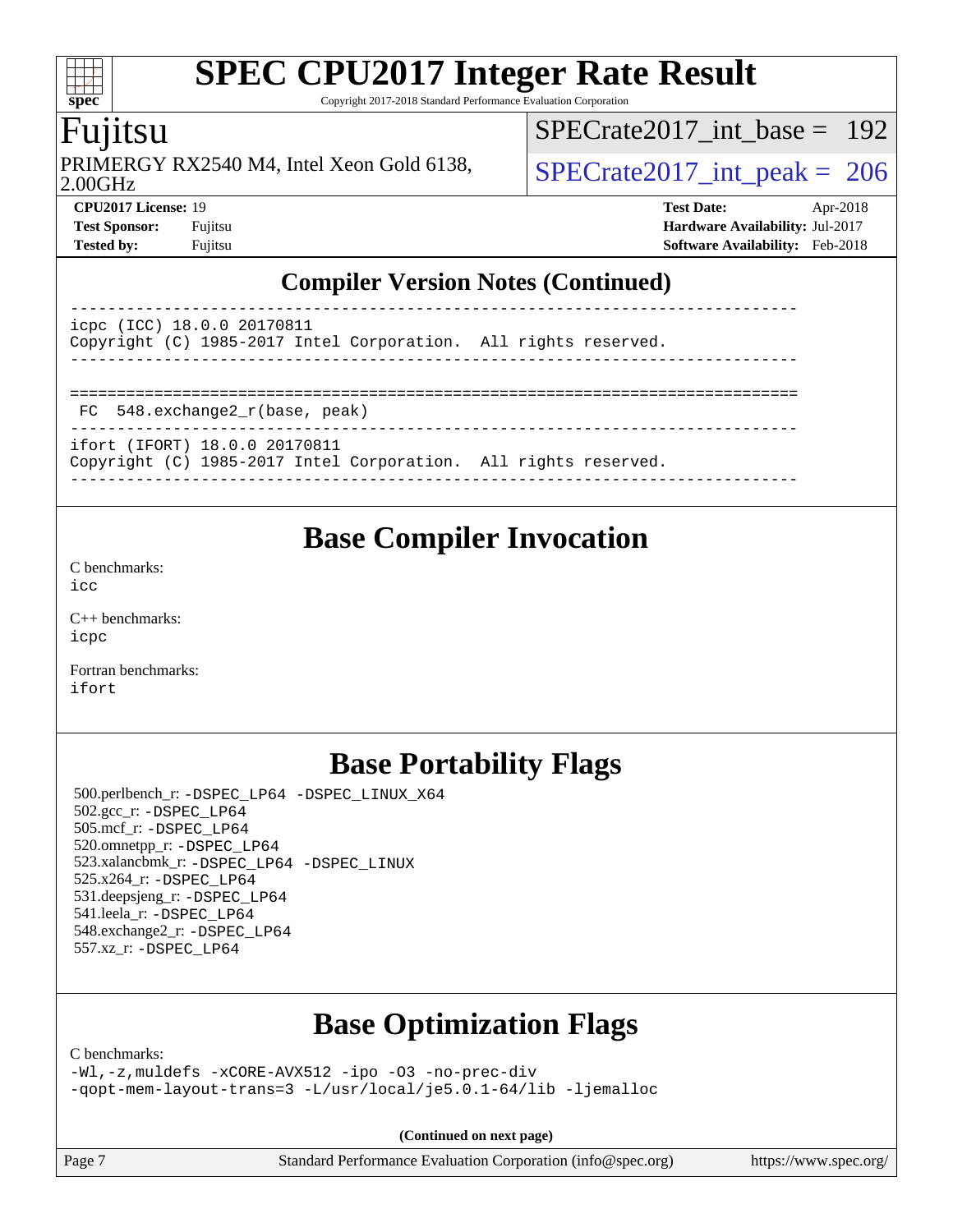Copyright 2017-2018 Standard Performance Evaluation Corporation

### Fujitsu

**[spec](http://www.spec.org/)**

 $\pm\pm$ 

2.00GHz PRIMERGY RX2540 M4, Intel Xeon Gold 6138,  $\vert$  [SPECrate2017\\_int\\_peak =](http://www.spec.org/auto/cpu2017/Docs/result-fields.html#SPECrate2017intpeak) 206

[SPECrate2017\\_int\\_base =](http://www.spec.org/auto/cpu2017/Docs/result-fields.html#SPECrate2017intbase) 192

**[Test Sponsor:](http://www.spec.org/auto/cpu2017/Docs/result-fields.html#TestSponsor)** Fujitsu **[Hardware Availability:](http://www.spec.org/auto/cpu2017/Docs/result-fields.html#HardwareAvailability)** Jul-2017 **[Tested by:](http://www.spec.org/auto/cpu2017/Docs/result-fields.html#Testedby)** Fujitsu **[Software Availability:](http://www.spec.org/auto/cpu2017/Docs/result-fields.html#SoftwareAvailability)** Feb-2018

**[CPU2017 License:](http://www.spec.org/auto/cpu2017/Docs/result-fields.html#CPU2017License)** 19 **[Test Date:](http://www.spec.org/auto/cpu2017/Docs/result-fields.html#TestDate)** Apr-2018

**[Base Optimization Flags \(Continued\)](http://www.spec.org/auto/cpu2017/Docs/result-fields.html#BaseOptimizationFlags)**

[C++ benchmarks:](http://www.spec.org/auto/cpu2017/Docs/result-fields.html#CXXbenchmarks)

[-Wl,-z,muldefs](http://www.spec.org/cpu2017/results/res2018q2/cpu2017-20180427-05045.flags.html#user_CXXbase_link_force_multiple1_b4cbdb97b34bdee9ceefcfe54f4c8ea74255f0b02a4b23e853cdb0e18eb4525ac79b5a88067c842dd0ee6996c24547a27a4b99331201badda8798ef8a743f577) [-xCORE-AVX512](http://www.spec.org/cpu2017/results/res2018q2/cpu2017-20180427-05045.flags.html#user_CXXbase_f-xCORE-AVX512) [-ipo](http://www.spec.org/cpu2017/results/res2018q2/cpu2017-20180427-05045.flags.html#user_CXXbase_f-ipo) [-O3](http://www.spec.org/cpu2017/results/res2018q2/cpu2017-20180427-05045.flags.html#user_CXXbase_f-O3) [-no-prec-div](http://www.spec.org/cpu2017/results/res2018q2/cpu2017-20180427-05045.flags.html#user_CXXbase_f-no-prec-div) [-qopt-mem-layout-trans=3](http://www.spec.org/cpu2017/results/res2018q2/cpu2017-20180427-05045.flags.html#user_CXXbase_f-qopt-mem-layout-trans_de80db37974c74b1f0e20d883f0b675c88c3b01e9d123adea9b28688d64333345fb62bc4a798493513fdb68f60282f9a726aa07f478b2f7113531aecce732043) [-L/usr/local/je5.0.1-64/lib](http://www.spec.org/cpu2017/results/res2018q2/cpu2017-20180427-05045.flags.html#user_CXXbase_jemalloc_link_path64_4b10a636b7bce113509b17f3bd0d6226c5fb2346b9178c2d0232c14f04ab830f976640479e5c33dc2bcbbdad86ecfb6634cbbd4418746f06f368b512fced5394) [-ljemalloc](http://www.spec.org/cpu2017/results/res2018q2/cpu2017-20180427-05045.flags.html#user_CXXbase_jemalloc_link_lib_d1249b907c500fa1c0672f44f562e3d0f79738ae9e3c4a9c376d49f265a04b9c99b167ecedbf6711b3085be911c67ff61f150a17b3472be731631ba4d0471706)

[Fortran benchmarks](http://www.spec.org/auto/cpu2017/Docs/result-fields.html#Fortranbenchmarks):

[-Wl,-z,muldefs](http://www.spec.org/cpu2017/results/res2018q2/cpu2017-20180427-05045.flags.html#user_FCbase_link_force_multiple1_b4cbdb97b34bdee9ceefcfe54f4c8ea74255f0b02a4b23e853cdb0e18eb4525ac79b5a88067c842dd0ee6996c24547a27a4b99331201badda8798ef8a743f577) [-xCORE-AVX512](http://www.spec.org/cpu2017/results/res2018q2/cpu2017-20180427-05045.flags.html#user_FCbase_f-xCORE-AVX512) [-ipo](http://www.spec.org/cpu2017/results/res2018q2/cpu2017-20180427-05045.flags.html#user_FCbase_f-ipo) [-O3](http://www.spec.org/cpu2017/results/res2018q2/cpu2017-20180427-05045.flags.html#user_FCbase_f-O3) [-no-prec-div](http://www.spec.org/cpu2017/results/res2018q2/cpu2017-20180427-05045.flags.html#user_FCbase_f-no-prec-div) [-qopt-mem-layout-trans=3](http://www.spec.org/cpu2017/results/res2018q2/cpu2017-20180427-05045.flags.html#user_FCbase_f-qopt-mem-layout-trans_de80db37974c74b1f0e20d883f0b675c88c3b01e9d123adea9b28688d64333345fb62bc4a798493513fdb68f60282f9a726aa07f478b2f7113531aecce732043) [-nostandard-realloc-lhs](http://www.spec.org/cpu2017/results/res2018q2/cpu2017-20180427-05045.flags.html#user_FCbase_f_2003_std_realloc_82b4557e90729c0f113870c07e44d33d6f5a304b4f63d4c15d2d0f1fab99f5daaed73bdb9275d9ae411527f28b936061aa8b9c8f2d63842963b95c9dd6426b8a) [-align array32byte](http://www.spec.org/cpu2017/results/res2018q2/cpu2017-20180427-05045.flags.html#user_FCbase_align_array32byte_b982fe038af199962ba9a80c053b8342c548c85b40b8e86eb3cc33dee0d7986a4af373ac2d51c3f7cf710a18d62fdce2948f201cd044323541f22fc0fffc51b6) [-L/usr/local/je5.0.1-64/lib](http://www.spec.org/cpu2017/results/res2018q2/cpu2017-20180427-05045.flags.html#user_FCbase_jemalloc_link_path64_4b10a636b7bce113509b17f3bd0d6226c5fb2346b9178c2d0232c14f04ab830f976640479e5c33dc2bcbbdad86ecfb6634cbbd4418746f06f368b512fced5394) [-ljemalloc](http://www.spec.org/cpu2017/results/res2018q2/cpu2017-20180427-05045.flags.html#user_FCbase_jemalloc_link_lib_d1249b907c500fa1c0672f44f562e3d0f79738ae9e3c4a9c376d49f265a04b9c99b167ecedbf6711b3085be911c67ff61f150a17b3472be731631ba4d0471706)

### **[Base Other Flags](http://www.spec.org/auto/cpu2017/Docs/result-fields.html#BaseOtherFlags)**

[C benchmarks](http://www.spec.org/auto/cpu2017/Docs/result-fields.html#Cbenchmarks):  $-m64$   $-std=cl1$ 

 $C_{++}$  benchmarks: [-m64](http://www.spec.org/cpu2017/results/res2018q2/cpu2017-20180427-05045.flags.html#user_CXXbase_intel_intel64_18.0_af43caccfc8ded86e7699f2159af6efc7655f51387b94da716254467f3c01020a5059329e2569e4053f409e7c9202a7efc638f7a6d1ffb3f52dea4a3e31d82ab)

[Fortran benchmarks](http://www.spec.org/auto/cpu2017/Docs/result-fields.html#Fortranbenchmarks):  $-m64$ 

## **[Peak Compiler Invocation](http://www.spec.org/auto/cpu2017/Docs/result-fields.html#PeakCompilerInvocation)**

[C benchmarks](http://www.spec.org/auto/cpu2017/Docs/result-fields.html#Cbenchmarks): [icc](http://www.spec.org/cpu2017/results/res2018q2/cpu2017-20180427-05045.flags.html#user_CCpeak_intel_icc_18.0_66fc1ee009f7361af1fbd72ca7dcefbb700085f36577c54f309893dd4ec40d12360134090235512931783d35fd58c0460139e722d5067c5574d8eaf2b3e37e92)

[C++ benchmarks:](http://www.spec.org/auto/cpu2017/Docs/result-fields.html#CXXbenchmarks) [icpc](http://www.spec.org/cpu2017/results/res2018q2/cpu2017-20180427-05045.flags.html#user_CXXpeak_intel_icpc_18.0_c510b6838c7f56d33e37e94d029a35b4a7bccf4766a728ee175e80a419847e808290a9b78be685c44ab727ea267ec2f070ec5dc83b407c0218cded6866a35d07)

[Fortran benchmarks](http://www.spec.org/auto/cpu2017/Docs/result-fields.html#Fortranbenchmarks): [ifort](http://www.spec.org/cpu2017/results/res2018q2/cpu2017-20180427-05045.flags.html#user_FCpeak_intel_ifort_18.0_8111460550e3ca792625aed983ce982f94888b8b503583aa7ba2b8303487b4d8a21a13e7191a45c5fd58ff318f48f9492884d4413fa793fd88dd292cad7027ca)

# **[Peak Portability Flags](http://www.spec.org/auto/cpu2017/Docs/result-fields.html#PeakPortabilityFlags)**

 500.perlbench\_r: [-DSPEC\\_LP64](http://www.spec.org/cpu2017/results/res2018q2/cpu2017-20180427-05045.flags.html#b500.perlbench_r_peakPORTABILITY_DSPEC_LP64) [-DSPEC\\_LINUX\\_X64](http://www.spec.org/cpu2017/results/res2018q2/cpu2017-20180427-05045.flags.html#b500.perlbench_r_peakCPORTABILITY_DSPEC_LINUX_X64) 502.gcc\_r: [-D\\_FILE\\_OFFSET\\_BITS=64](http://www.spec.org/cpu2017/results/res2018q2/cpu2017-20180427-05045.flags.html#user_peakPORTABILITY502_gcc_r_file_offset_bits_64_5ae949a99b284ddf4e95728d47cb0843d81b2eb0e18bdfe74bbf0f61d0b064f4bda2f10ea5eb90e1dcab0e84dbc592acfc5018bc955c18609f94ddb8d550002c) 505.mcf\_r: [-DSPEC\\_LP64](http://www.spec.org/cpu2017/results/res2018q2/cpu2017-20180427-05045.flags.html#suite_peakPORTABILITY505_mcf_r_DSPEC_LP64) 520.omnetpp\_r: [-DSPEC\\_LP64](http://www.spec.org/cpu2017/results/res2018q2/cpu2017-20180427-05045.flags.html#suite_peakPORTABILITY520_omnetpp_r_DSPEC_LP64)

**(Continued on next page)**

Page 8 Standard Performance Evaluation Corporation [\(info@spec.org\)](mailto:info@spec.org) <https://www.spec.org/>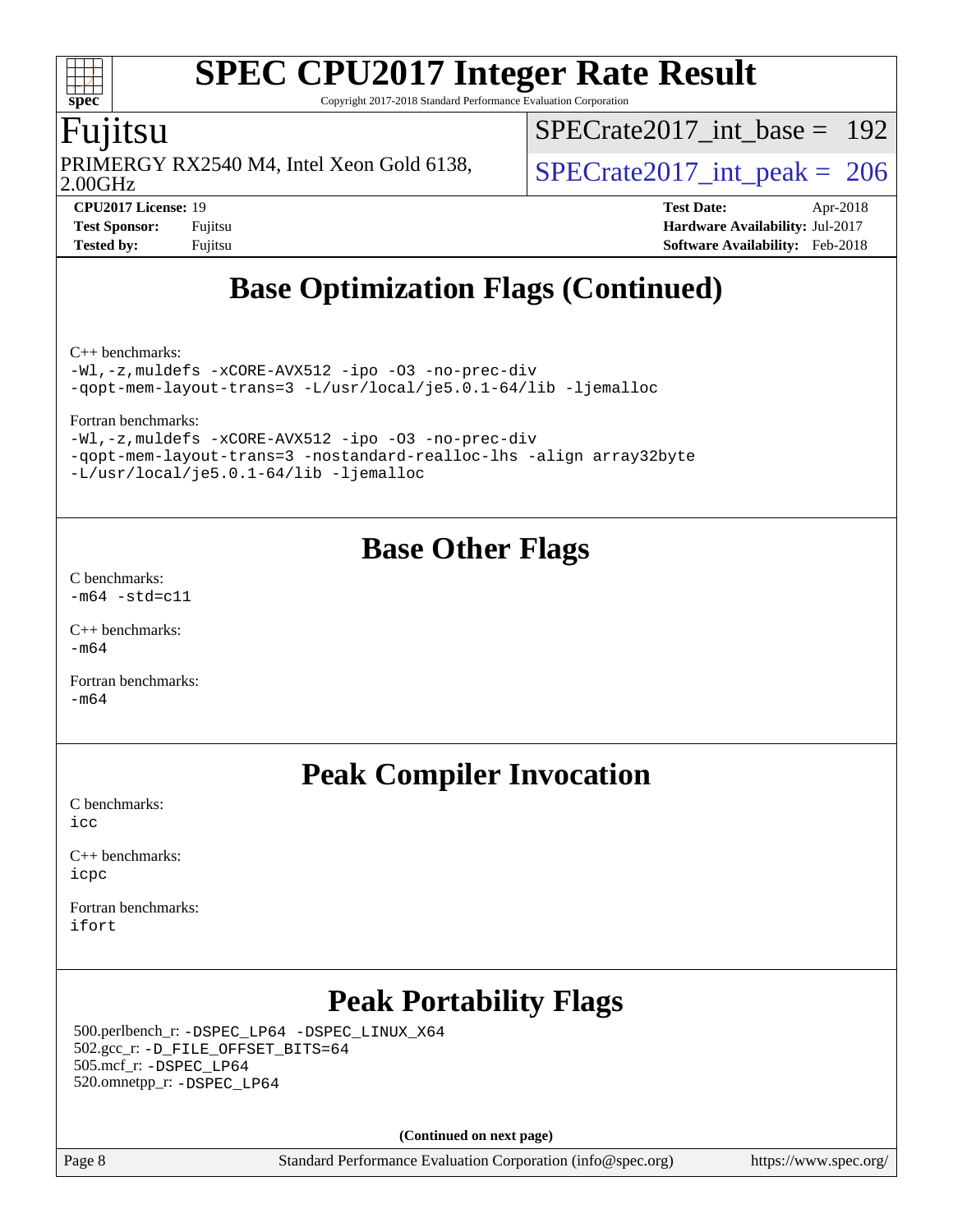Copyright 2017-2018 Standard Performance Evaluation Corporation

### **ujitsu**

**[spec](http://www.spec.org/)**

2.00GHz PRIMERGY RX2540 M4, Intel Xeon Gold 6138,  $\vert$  [SPECrate2017\\_int\\_peak =](http://www.spec.org/auto/cpu2017/Docs/result-fields.html#SPECrate2017intpeak) 206

[SPECrate2017\\_int\\_base =](http://www.spec.org/auto/cpu2017/Docs/result-fields.html#SPECrate2017intbase) 192

**[CPU2017 License:](http://www.spec.org/auto/cpu2017/Docs/result-fields.html#CPU2017License)** 19 **[Test Date:](http://www.spec.org/auto/cpu2017/Docs/result-fields.html#TestDate)** Apr-2018 **[Test Sponsor:](http://www.spec.org/auto/cpu2017/Docs/result-fields.html#TestSponsor)** Fujitsu **[Hardware Availability:](http://www.spec.org/auto/cpu2017/Docs/result-fields.html#HardwareAvailability)** Jul-2017 **[Tested by:](http://www.spec.org/auto/cpu2017/Docs/result-fields.html#Testedby)** Fujitsu **[Software Availability:](http://www.spec.org/auto/cpu2017/Docs/result-fields.html#SoftwareAvailability)** Feb-2018

# **[Peak Portability Flags \(Continued\)](http://www.spec.org/auto/cpu2017/Docs/result-fields.html#PeakPortabilityFlags)**

 523.xalancbmk\_r: [-D\\_FILE\\_OFFSET\\_BITS=64](http://www.spec.org/cpu2017/results/res2018q2/cpu2017-20180427-05045.flags.html#user_peakPORTABILITY523_xalancbmk_r_file_offset_bits_64_5ae949a99b284ddf4e95728d47cb0843d81b2eb0e18bdfe74bbf0f61d0b064f4bda2f10ea5eb90e1dcab0e84dbc592acfc5018bc955c18609f94ddb8d550002c) [-DSPEC\\_LINUX](http://www.spec.org/cpu2017/results/res2018q2/cpu2017-20180427-05045.flags.html#b523.xalancbmk_r_peakCXXPORTABILITY_DSPEC_LINUX) 525.x264\_r: [-DSPEC\\_LP64](http://www.spec.org/cpu2017/results/res2018q2/cpu2017-20180427-05045.flags.html#suite_peakPORTABILITY525_x264_r_DSPEC_LP64) 531.deepsjeng\_r: [-DSPEC\\_LP64](http://www.spec.org/cpu2017/results/res2018q2/cpu2017-20180427-05045.flags.html#suite_peakPORTABILITY531_deepsjeng_r_DSPEC_LP64) 541.leela\_r: [-DSPEC\\_LP64](http://www.spec.org/cpu2017/results/res2018q2/cpu2017-20180427-05045.flags.html#suite_peakPORTABILITY541_leela_r_DSPEC_LP64) 548.exchange2\_r: [-DSPEC\\_LP64](http://www.spec.org/cpu2017/results/res2018q2/cpu2017-20180427-05045.flags.html#suite_peakPORTABILITY548_exchange2_r_DSPEC_LP64) 557.xz\_r: [-DSPEC\\_LP64](http://www.spec.org/cpu2017/results/res2018q2/cpu2017-20180427-05045.flags.html#suite_peakPORTABILITY557_xz_r_DSPEC_LP64)

**[Peak Optimization Flags](http://www.spec.org/auto/cpu2017/Docs/result-fields.html#PeakOptimizationFlags)**

[C benchmarks](http://www.spec.org/auto/cpu2017/Docs/result-fields.html#Cbenchmarks):

```
 500.perlbench_r: -Wl,-z,muldefs -prof-gen(pass 1) -prof-use(pass 2) -ipo
-xCORE-AVX512 -O3 -no-prec-div -qopt-mem-layout-trans=3
-fno-strict-overflow -L/usr/local/je5.0.1-64/lib
-ljemalloc
 502.gcc_r: -L/opt/intel/compilers_and_libraries_2018/linux/lib/ia32
-Wl,-z,muldefs -prof-gen(pass 1) -prof-use(pass 2) -ipo
-xCORE-AVX512 -O3 -no-prec-div -qopt-mem-layout-trans=3
-L/usr/local/je5.0.1-32/lib -ljemalloc
 505.mcf_r: basepeak = yes
 525.x264_r: -Wl,-z,muldefs -xCORE-AVX512 -ipo -O3 -no-prec-div
-qopt-mem-layout-trans=3 -fno-alias
-L/usr/local/je5.0.1-64/lib -ljemalloc
 557.xz_r: basepeak = yes
C++ benchmarks: 
520.omnetpp_r: basepeak = yes
 523.xalancbmk_r: -L/opt/intel/compilers_and_libraries_2018/linux/lib/ia32
-Wl,-z,muldefs -prof-gen(pass 1) -prof-use(pass 2) -ipo
-xCORE-AVX512 -O3 -no-prec-div -qopt-mem-layout-trans=3
-L/usr/local/je5.0.1-32/lib -ljemalloc
 531.deepsjeng_r: -Wl,-z,muldefs -prof-gen(pass 1) -prof-use(pass 2) -ipo
-xCORE-AVX512 -O3 -no-prec-div -qopt-mem-layout-trans=3
-L/usr/local/je5.0.1-64/lib -ljemalloc
 541.leela_r: Same as 531.deepsjeng_r
```
**(Continued on next page)**